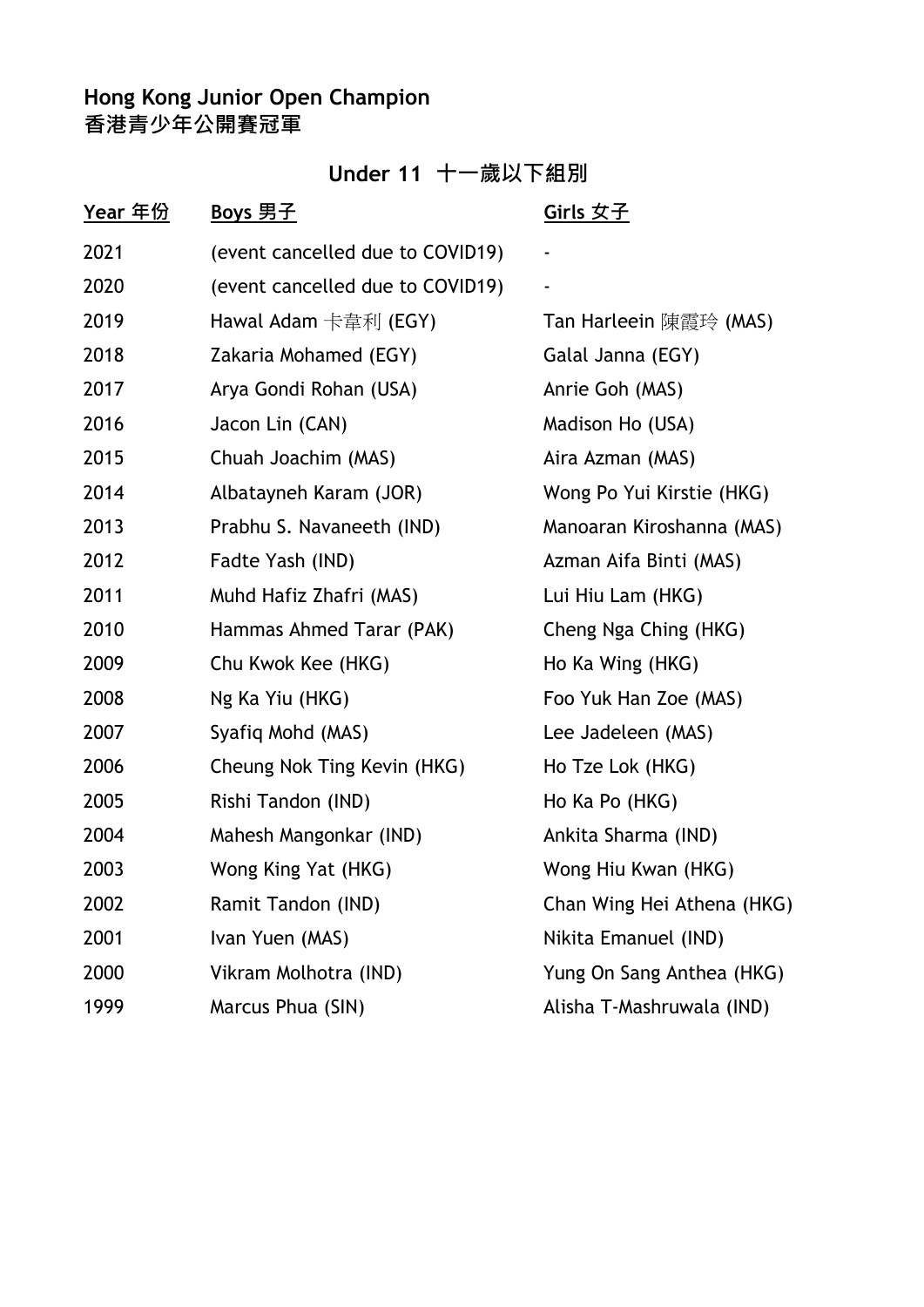# **Under 13 十三歲以下組別**

| <u>Year 年份</u> | <u>Boys 男子</u>                   | <u>Girls 女子</u>               |
|----------------|----------------------------------|-------------------------------|
| 2021           | (event cancelled due to COVID19) |                               |
| 2020           | (event cancelled due to COVID19) |                               |
| 2019           | Salem Youssef 林約殊 (EGY)          | Orfi Amina 奥菲娜 (EGY)          |
| 2018           | Azzam Omar (EGY)                 | Orfi Amina (EGY)              |
| 2017           | Lo Chun Yu Kelvin (HKG)          | Aira Azman (MAS)              |
| 2016           | Gregory Chan (AUS)               | Wu Renee Wing (HKG)           |
| 2015           | Au Lap Man (HKG)                 | Marina Stefanoni (USA)        |
| 2014           | Chotrani Veer (IND)              | Lau Tin Yan (HKG)             |
| 2013           | Gan Darryl Z.K. (MAS)            | Lui Hiu Lam (HKG)             |
| 2012           | Foo Kok Sheng Jesse (MAS)        | Cheng Nga Ching (HKG)         |
| 2011           | Chu Kwok Kee (HKG)               | Satomi Watanabe (JPN)         |
| 2010           | Ng Eain Yow (MAS)                | Sivasangari Subramaniam (MAS) |
| 2009           | Ng Eain Yow (MAS)                | Choi Uen Shan (HKG)           |
| 2008           | Tse Man Ho (HKG)                 | Ho Tze Lok (HKG)              |
| 2007           | Subramaniam Darren (MAS)         | Ho Ka Po (HKG)                |
| 2006           | Yip Tsz Fung (HKG)               | Airin Abdul Rahma (MAS)       |
| 2005           | Cheong Kah Wah (MAS)             | Tan Yan Xi (MAS)              |
| 2004           | Fung Ngo Long Ivan (HKG)         | Lee Ka Man Carmen (HKG)       |
| 2003           | Ivan Yuen (MAS)                  | V. Anwesha (IND)              |
| 2002           | Vikram Malhotra (IND)            | Low Wee Wern (MAS)            |
| 2001           | Mohd Asyraf (MAS)                | Alisha T-Mashruwala (IND)     |
| 2000           | Adhil Maqbool (PAK)              | Chiu Ka Kei (HKG)             |
| 1999           | Kwong Yu Shun Anson (HKG)        | Sally Looi (MAS)              |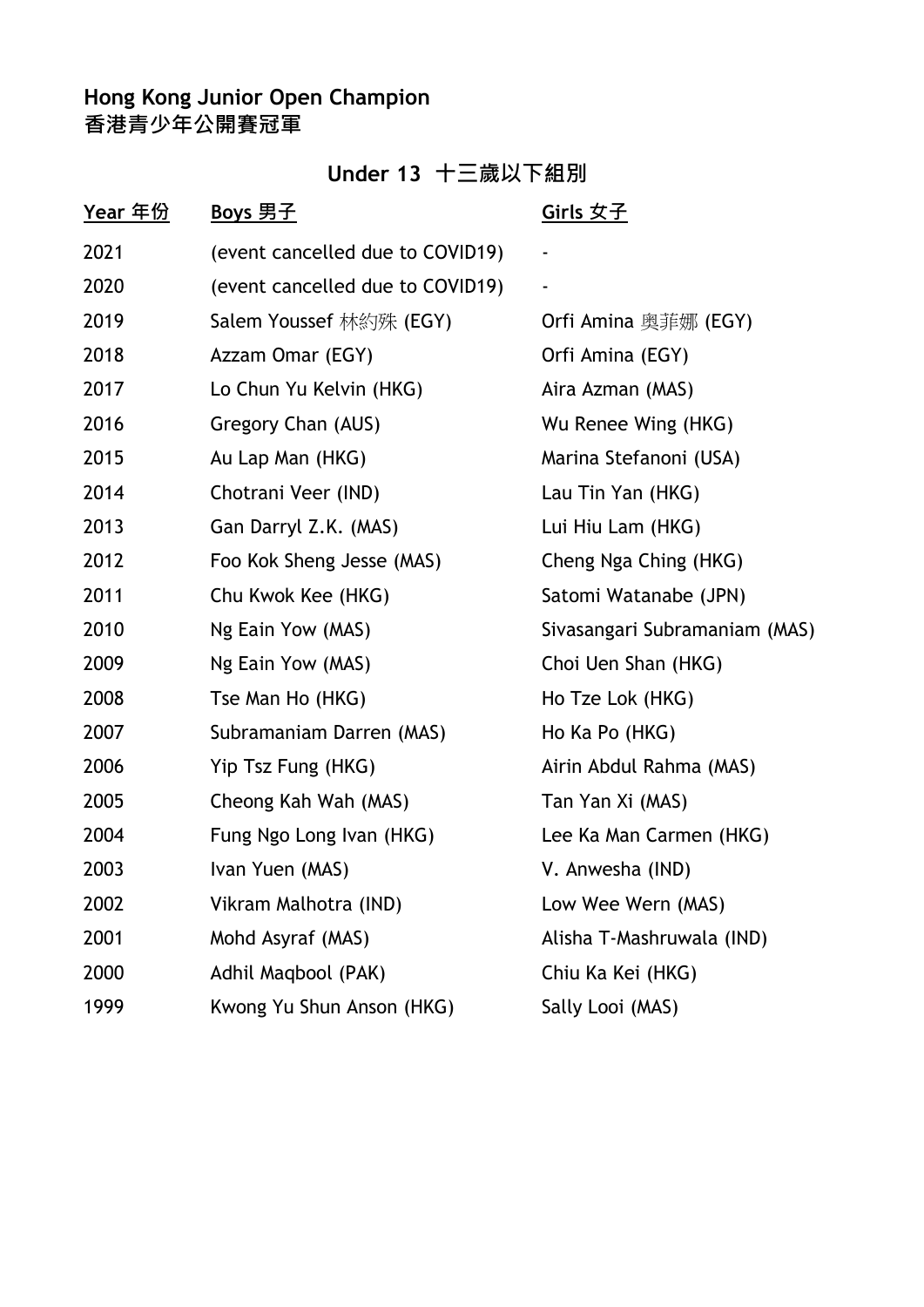# **Under 15 十五歲以下組別**

| <u>Year 年份</u> | <u>Boys 男子</u>                   | Girls 女子                      |
|----------------|----------------------------------|-------------------------------|
| 2021           | (event cancelled due to COVID19) |                               |
| 2020           | (event cancelled due to COVID19) | ۰                             |
| 2019           | Eltorkey Kareem 艾德奇 (EGY)        | Abouelkheir Fayrouz 費雷思 (EGY) |
| 2018           | Chandaran Ameeshenraj (MAS)      | Azman Aira (MAS)              |
| 2017           | Jacques Duminy (RSA)             | Wu Renee Wing (HKG)           |
| 2016           | Yahya Elnawasany (EGY)           | Amin Nouran Youssef (EGY)     |
| 2015           | Asal Mostafa (EGY)               | Lui Hiu Lam (HKG)             |
| 2014           | Shahani Tushar (IND)             | Lui Hiu Lam (HKG)             |
| 2013           | Alsarraj Mohammad (JOR)          | Satomi Watanabe (JPN)         |
| 2012           | Izwan Mohd Farez (MAS)           | Subramaniam Sivasangari (MAS) |
| 2011           | Yuen Tsun Hei (HKG)              | Choi Uen Shan (HKG)           |
| 2010           | Lo Cheuk Hin Chris (HKG)         | Ho Tze Lok (HKG)              |
| 2009           | Yeung Ho Wai (HKG)               | Ho Tze Lok (HKG)              |
| 2008           | Yip Tsz Fung (HKG)               | Ho Ka Po (HKG)                |
| 2007           | Wog King Yat (HKG)               | Tong Tsz Wing (HKG)           |
| 2006           | Wong King Ngo (HKG)              | Liu Tsz Ling (HKG)            |
| 2005           | Ivan Yuen (MAS)                  | Rachel Goh (MAS)              |
| 2004           | Au Chun Ming Leo (HKG)           | Misaki Kobayashi (JPN)        |
| 2003           | Harinderpal Singh Sandhu (IND)   | Fatin Subaimi (MAS)           |
| 2002           | Lee Ho Yin Max (HKG)             | Chiu Ka Kei (HKG)             |
| 2001           | Kwong Yu Shun Anson (HKG)        | Chan Ho Ling Joey (HKG)       |
| 2000           | Lau Siu Wai Dick (HKG)           | So Tsz Lui Natalie (HKG)      |
| 1999           | Lau Siu Wai Dick (HKG)           | Lim Yoke Wah (MAS)            |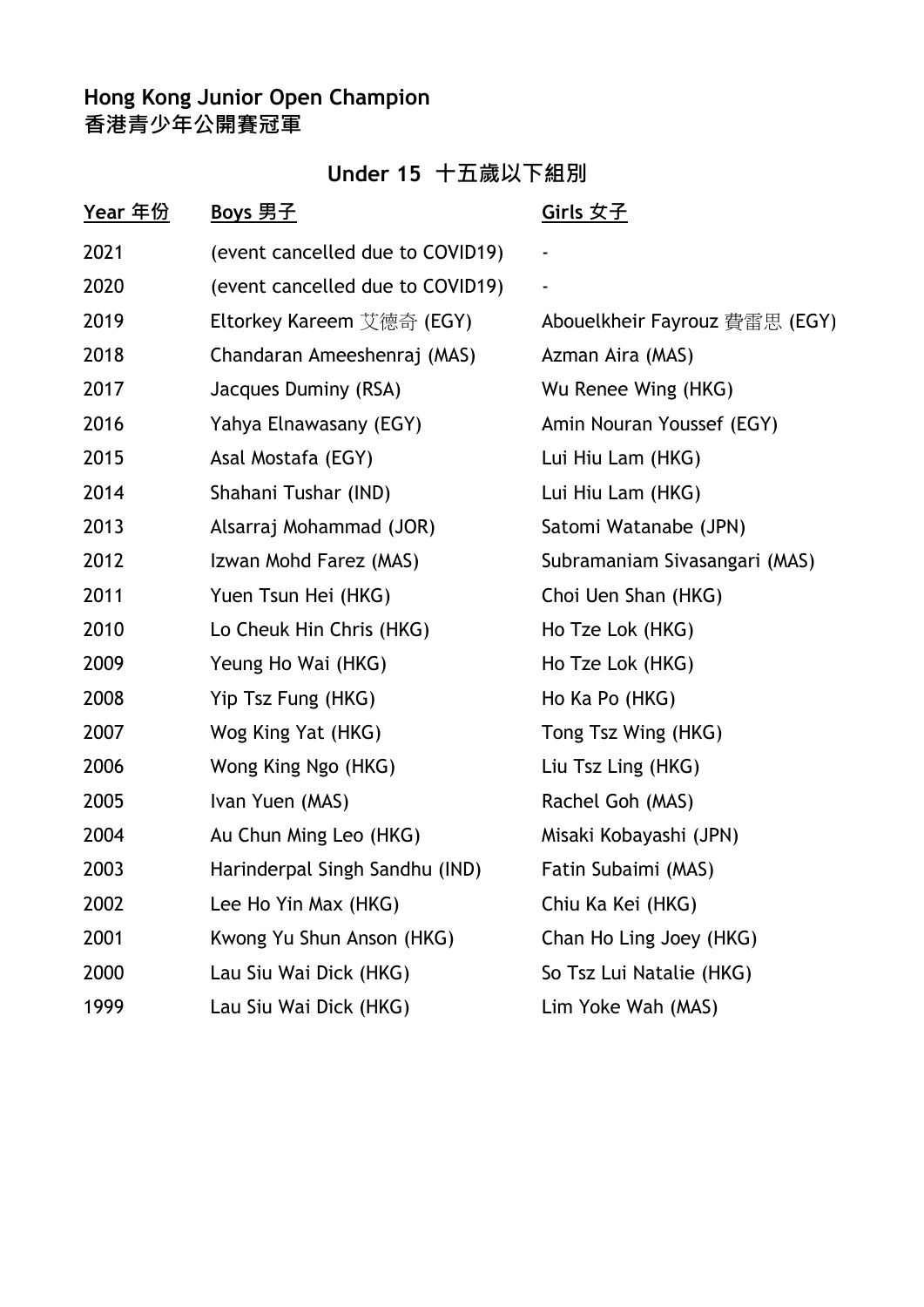# **Under 17 十七歲以下組別**

| <u>Year 年份</u> | <u>Boys 男子</u>                   | <u>Girls 女子</u>          |
|----------------|----------------------------------|--------------------------|
| 2021           | (event cancelled due to COVID19) |                          |
| 2020           | (event cancelled due to COVID19) |                          |
| 2019           | Lim Kai Shan Andrik 林楷善 (MAS)    | Wu Renee Wing 吳穎浠 (HKG)  |
| 2018           | Haris Qasim (PAK)                | Chan Sin Yuk (HKG)       |
| 2017           | Wong King Yeung (HKG)            | Lui Hiu Lam (HKG)        |
| 2016           | Tushar Shahani (IND)             | Lui Hiu Lam (HKG)        |
| 2015           | Law Yat Long Robinson (HKG)      | Satomi Watanabe (JPN)    |
| 2014           | Alsarraj Mohammad (JOR)          | Lee Andrea Jia Qi (MAS)  |
| 2013           | Ling To Yu Andes (HKG)           | Choi Uen Shan (HKG)      |
| 2012           | Mohammad S.B. Mohd Kamal (MAS)   | Chan Pansy Pui Hei (HKG) |
| 2011           | Kush Kumar (IND)                 | Chan Pansy Pui Hei (HKG) |
| 2010           | Yip Tsz Fung (HKG)               | Lee Ka Yi (HKG)          |
| 2009           | Ismail Affeeq Abedeen (MAS)      | Lee Ka Yi (HKG)          |
| 2008           | Fung Ngo Long Ivan (HKG)         | Tong Tsz Wing (HKG)      |
| 2007           | Chan Kai Chi Nelson (HKG)        | Liu Tsz Ling (HKG)       |
| 2006           | Au Chun Ming Leo (HKG)           | Song Sun Mi (KOR)        |
| 2005           | Au Chun Ming Leo (HKG)           | Leung Shin Nga (HKG)     |
| 2004           | Lee Ho Yin Max (HKG)             | Leung Shin Nga (HKG)     |
| 2003           | Kwong Yu Shun Anson (HKG)        | Au Wing Chi Annie (HKG)  |
| 2002           | Lee Seung Jun (KOR)              | Chan Ho Ling Joey (HKG)  |
| 2001           | Park Jung Gye (KOR)              | So Tsz Lui Natalie (HKG) |
| 2000           | Choi Tung Yin Patrick (HKG)      | Lau Siu Ying Karen (HKG) |
| 1999           | Kelvin Ho (MAS)                  | Lau Siu Ying Karen (HKG) |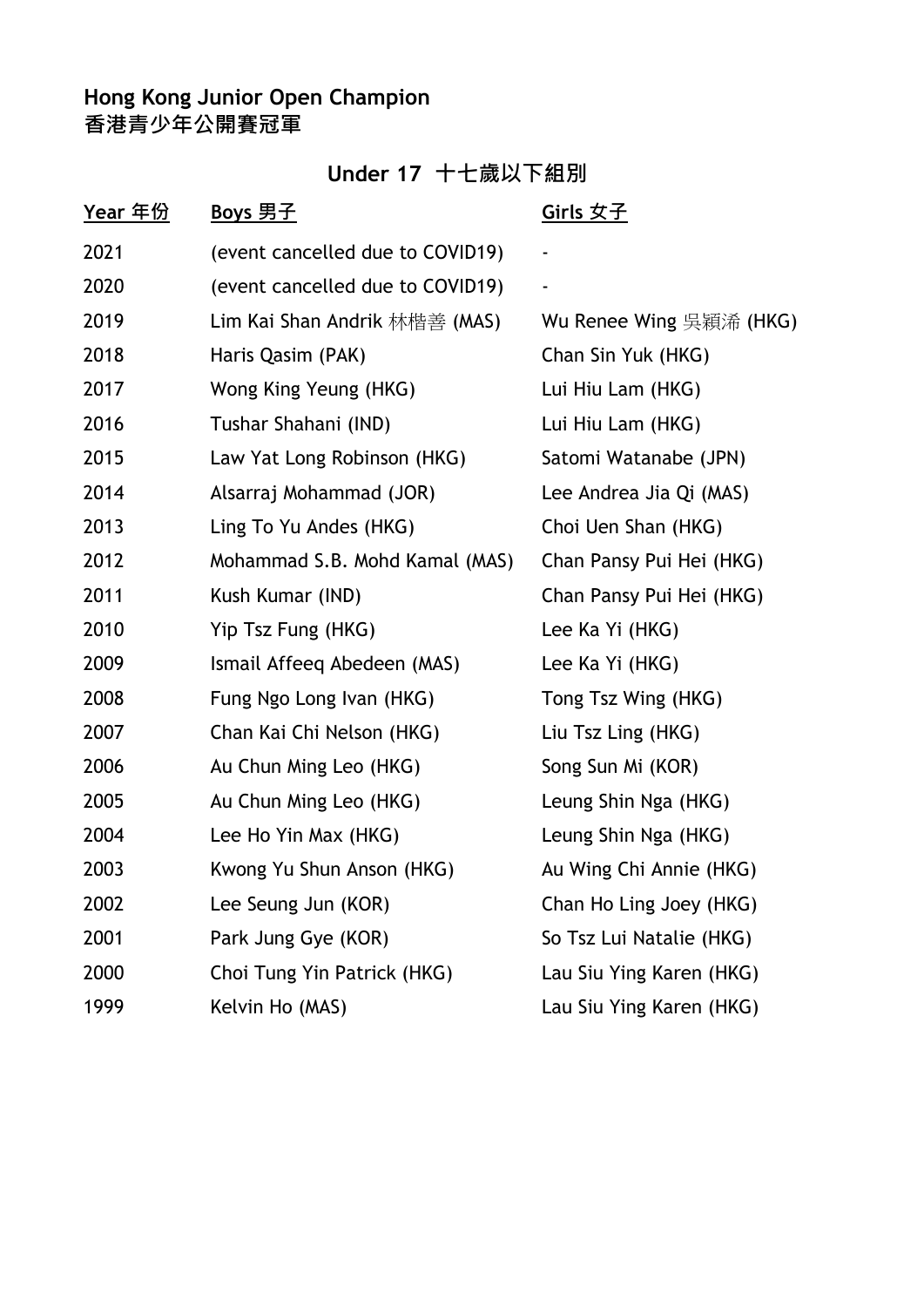## **Under 19 十九歲以下組別**

| <u>Year 年份</u> | <u>Boys 男子</u>                   | <u>Girls 女子</u>             |
|----------------|----------------------------------|-----------------------------|
| 2021           | (event cancelled due to COVID19) | -                           |
| 2020           | (event cancelled due to COVID19) |                             |
| 2019           | To Wai Lok 杜韋諾 (HKG)             | Chan Sin Yuk 陳善鈺 (HKG)      |
| 2018           | Chung Yat Long (HKG)             | Cheng Nga Ching (HKG)       |
| 2017           | Law Yat Long Robinson (HKG)      | Satomi Watanabe (JPN)       |
| 2016           | Tsukue Ryunosuke (JPN)           | Satomi Watanabe (JPN)       |
| 2015           | Tsukue Ryunosuke (JPN)           | Choi Uen Shan (HKG)         |
| 2014           | Yuen Tsun Hei (HKG)              | Ho Tze Lok (HKG)            |
| 2013           | Yeung Ho Wai (HKG)               | Ho Ka Po (HKG)              |
| 2012           | Yip Tsz Fung (HKG)               | Ho Ka Po (HKG)              |
| 2011           | Oliver Holland (ENG)             | Lee Ka Yi (HKG)             |
| 2010           | Md. Zul Azri (MAS)               | Tong Tsz Wing (HKG)         |
| 2009           | Chan Kai Chi Nelson (HKG)        | Tong Tsz Wing (HKG)         |
| 2008           | Au Chun Ming Leo (HKG)           | Song Sun Mi (KOR)           |
| 2007           | Lee Nyeon Ho (KOR)               | Au Wing Chi Annie (HKG)     |
| 2006           | Lee Ho Yin Max (HKG)             | Au Wing Chi Annie (HKG)     |
| 2005           | Kwong Yu Shun Anson (HKG)        | Chan Ho Ling Joey (HKG)     |
| 2004           | Lau Siu Wai Dick (HKG)           | Au Wing Chi Annie (HKG)     |
| 2003           | Lau Siu Wai Dick (HKG)           | Chan Ho Ling Joey (HKG)     |
| 2002           | Lau Siu Wai Dick (HKG)           | Lim Yoke Wah (MAS)          |
| 2001           | Lau Siu Wai Dick (HKG)           | Lau Siu Ying Karen (HKG)    |
| 2000           | Bikram Oberoi (IND)              | Akanksha Hazari (HKG)       |
| 1999           | Mohd Azlan (MAS)                 | Kylie Doherty (AUS)         |
| 1998           | Cheung Cheuk Yin Vincent (HKG)   | Tricia Chuah (MAS)          |
| 1997           | Mohd Azlan (MAS)                 | Chiu Wing Yin Rebecca (HKG) |
| 1996           | Ricky Lee (MAS)                  | Chiu Wing Yin Rebecca (HKG) |
| 1995           | Lee Chun Kit Jackie (HKG)        | Chiu Wing Yin Rebecca (HKG) |
| 1994           | Lee Chun Kit Jackie (HKG)        | Chiu Wing Yin Rebecca (HKG) |
| 1993           | Lee Chun Kit Jackie (HKG)        | Chiu Wing Yin Rebecca (HKG) |